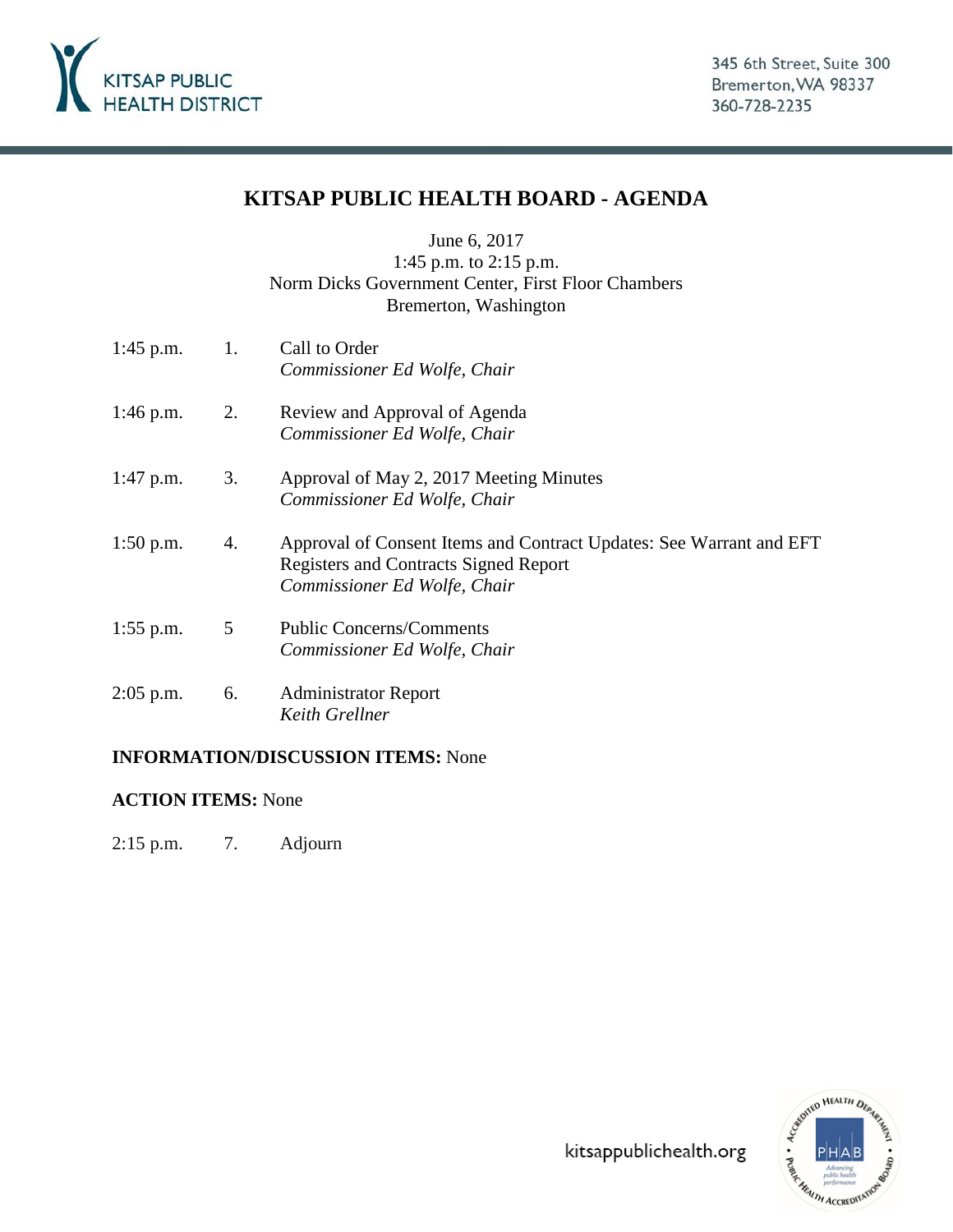### **KITSAP PUBLIC HEALTH BOARD MEETING MINUTES Regular Meeting May 2, 2017**

The meeting was called to order by Board Chair, Commissioner Ed Wolfe at 1:45 p.m.

### **REVIEW AND APPROVE AGENDA**

There were no changes to the agenda.

### **BOARD MEETING MINUTES**

Commissioner Charlotte Garrido moved and Mayor Becky Erickson seconded the motion to approve the minutes for the April 4, 2017, regular meeting. The motion was approved unanimously.

### **CONSENT AGENDA**

The May consent agenda included the following contracts:

- 1516 Amendment 1 (1685)*, Washington State Department of Ecology, Clean Water Septic Loan Program*
- 1673, *Washington State Department of Social and Health Services, General Terms and Conditions*
- 1684, *Hood Canal Coordinating Council, Hood Canal Regional PIC*

Mayor Patty Lent moved and Mayor Erickson seconded the motion to approve the consent agenda, including the Contracts Update and Warrant and Electronic Funds Transfer Registers. The motion was approved unanimously.

### **PUBLIC COMMENT**

Ms. Maria Mason, Bainbridge Island resident, provided public comment regarding notification of the West Point Treatment Plant spill in February. Ms. Mason expressed concerns about the availability of information pertaining to water sampling and sewage spill-related information for the shores of Bainbridge Island. She requested that advisory changes be highlighted in red, and water sampling information be found under the Public Notice link on the Health District website. She also expressed concerns about the number of signs posted on the shoreline and their relation to water sampling sites. Lastly, Ms. Mason asked for better collaboration between the Health District and the City of Bainbridge Island prior to future emergencies.

Commissioner Wolfe thanked Ms. Mason for making public comment and informed her that her written and verbal testimony would be entered into public record.

There was no further public comment.

### **HEALTH OFFICER/ADMINISTRATOR'S REPORT**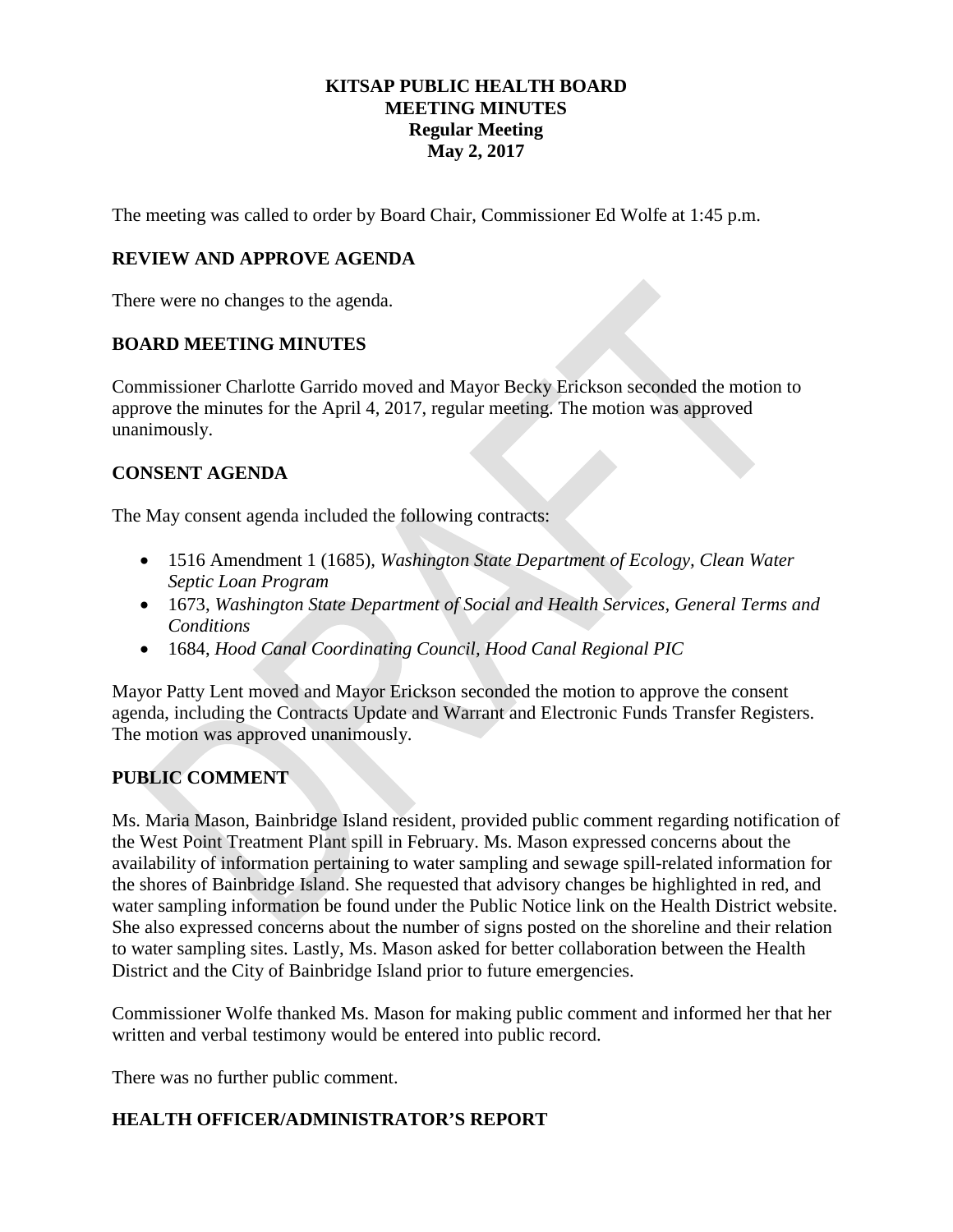Kitsap Public Health Board Regular Meeting May 2, 2017 Page 2 of 8

### Health Officer Update:

Dr. Susan Turner, Health Officer, provided the Board with a presentation on the Homes for All Leadership Group. She noted that some of the Board members have expressed interest in her playing a role in housing policy and leadership issues. She also mentioned that homelessness was selected as a community priority for intervention as part of Kitsap Community Health Priorities (KCHP). Dr. Turner has participated in the Homes for All Leadership Group, which is facilitated by Commissioner Garrido.

Dr. Turner reminded the Board that there is a relationship between homelessness and poor health outcomes and noted that homeless individuals have high rates of acute and chronic illness. Prenatal homelessness is associated with the delivery of low birthweight babies, presenting a higher risk of poor outcomes and even death. One study of life expectancy in some cities in the US and Europe indicated that the average life expectancy for homeless individuals was between 42 and 52 years, while the average life expectancy in the US is almost 80 years.

She noted that several Board members have attended this workgroup, which has met monthly for the last several months. It is co-sponsored by the Cities of Bremerton, Poulsbo, Bainbridge Island and Port Orchard, with the Suquamish Tribe and Kitsap County. The group has two goals: Housing First project for two to 10 people; and alternative housing modules for 20 people. There are four subcommittees working between meetings: affordable housing, data, regulation, and funding. There have been multiple presentations of alternative housing used in other areas including boarding houses, tiny house villages, and multi-module building projects.

Dr. Turner highlighted a few interim accomplishments of the group: the passage of the Transitory Accommodation Code; the completion of a matrix of homeless housing assets and gaps; and two public forums on homelessness hosted by the League of Women Voters. She noted that the Kitsap Veteran Homelessness Symposium would be held on May 25, 2017.

Commissioner Garrido added that the four subcommittees have grown to create a building group because there is so much interest in building tiny houses. There is also a new outreach group that focuses on fundraising and providing information. Additionally, Commissioner Garrido plans to recommend the formation of a case management subcommittee at the May 9<sup>th</sup> meeting. She explained that every village of tiny houses needs case management on site. She noted that Project Share plans to build 3 tiny houses on May  $13<sup>th</sup>$  in Port Orchard, United Way Kitsap has committed to the Day of Caring at the fairgrounds, South Kitsap Career and Technical Education (STE) class will build one in May, and the West Sound Technical Skill Center will build at least one house this spring. Commissioner Garrido noted that several other organizations are interested in building tiny houses. Dr. Turner thanked Commissioner Garrido for her leadership, and thanked the County for the resources they have put toward this project.

Dr. Turner gave an update on communicable diseases. She notified the Board members earlier about the Kitsap mumps cases associated with the statewide outbreak. There were limited exposures to others in both Kitsap cases, and there were no schools involved. She noted that there are a few people on symptom watch, and if those people develop symptoms, the situation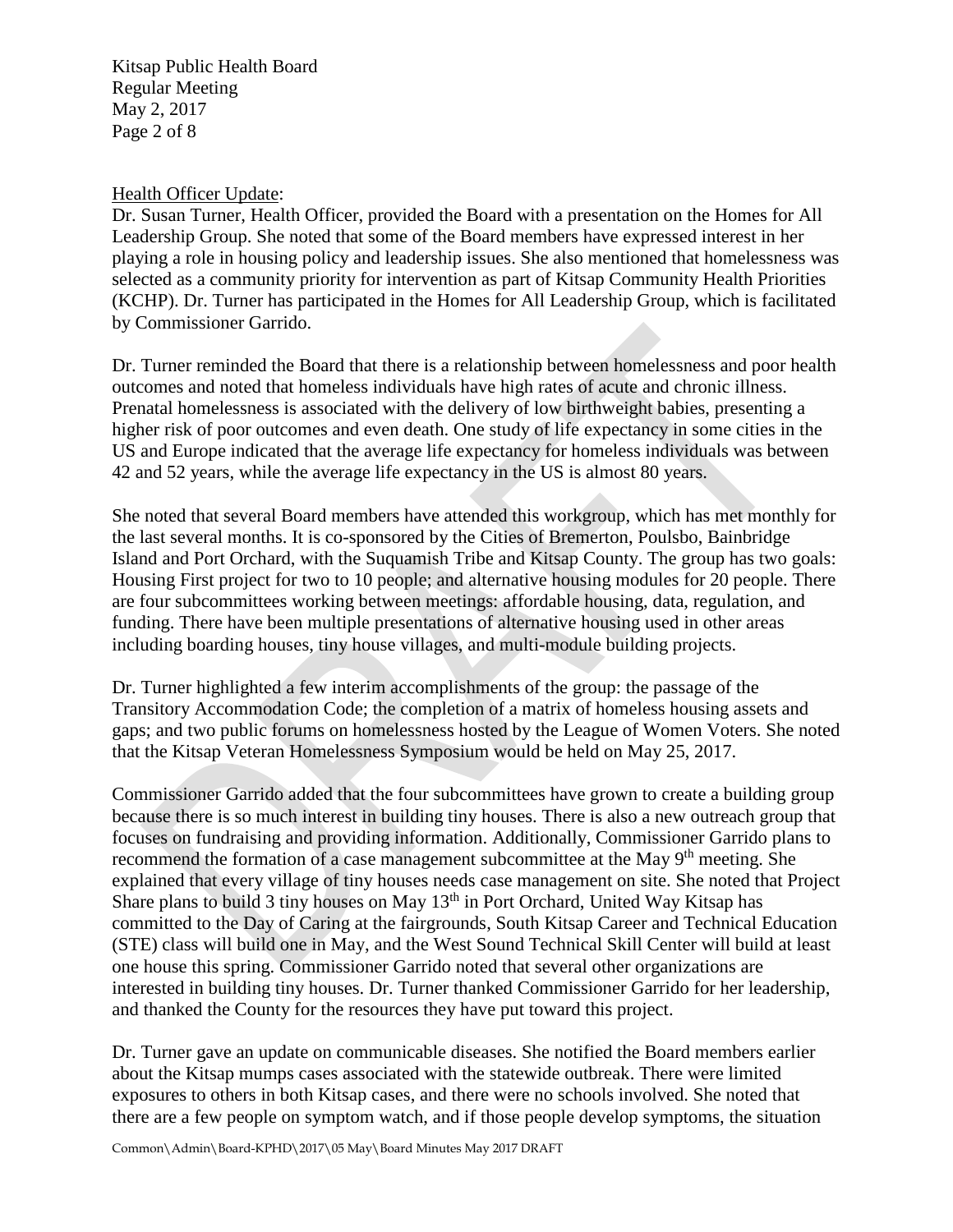Kitsap Public Health Board Regular Meeting May 2, 2017 Page 3 of 8

could change. As doctors become more aware of the situation, there has been increased interest in testing. Currently, there are four specimens pending. The individuals being tested have no known association with the two cases in Kitsap or the state outbreak. Dr. Turner will inform the Board as more information becomes available.

Dr. Turner informed the Board that although flu season is not over, influenza-like illness visits and testing are trending downward. However, they have not yet reached baseline.

Dr. Turner gave the Board an update on the Legionella case at Harrison Medical Center. Harrison has submitted their draft water management plan, is routinely sampling their water to ensure safety, and has undergone a second hyperchlorination event. The Washington State Department of Health and Centers for Disease Control are helping the Health District assess Harrison's water management plan.

Dr. Turner also gave an update on the Tri-County Coordinated Opioid Response Plan, which is organized by the Olympic Community of Health along with the Salish Behavioral Health Organization (SBHO). Dr. Turner attends monthly steering committee meetings. There are now three goal-oriented work groups that have wide community representation. Dr. Turner co-chairs the Prevent Opioid Misuse and Abuse committee, and is a member of the Treat Opioid Dependence committee. Some Health District staff will attend the subcommittee for Prevention of Overdose Deaths.

Lastly, Dr. Turner noted that the SBHO issued a request for proposals for an outpatient opiate treatment program clinic. Applications are due May 11<sup>th</sup>, and Dr. Turner has been asked to sit on the review panel for applications.

There was no further comment.

### Administrator Update:

Mr. Keith Grellner, Administrator, informed the Board that, per Mayor Lent's request, a map of Group B water systems in Kitsap County was included in this month's Board packet. He also reminded the Board that the Health District has temporarily suspended work on the updated drinking water ordinance until after the Policy Committee convenes in June. The Policy Committee will discuss the background behind proposed draft drinking water regulation revision, including the public comments received, the current regulatory framework, and options to consider going forward.

Commissioner Wolfe noted that the Policy Committee will meet to discuss how to further the proposed drinking water regulations, if at all. Mr. Grellner confirmed that the Health District will not bring a draft back to the full Board until there is a recommendation to do so from the policy committee.

Mr. Grellner also provided the Board with some legislative updates. He noted that HB 1432, regarding Foundational Public Health Services (FPHS), got hung up on the senate floor in early April and did not make it through. The State Public Health System is now working to get the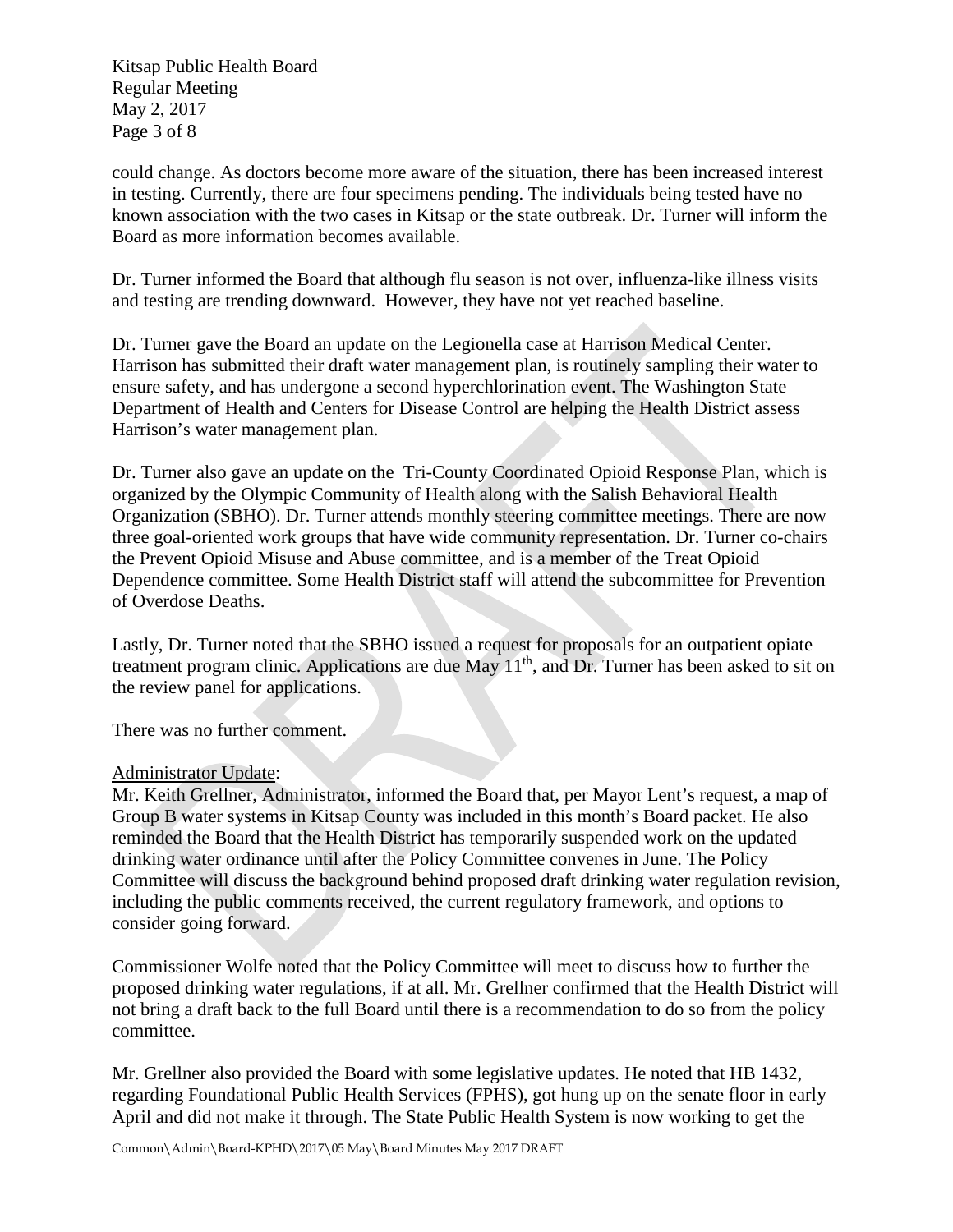Kitsap Public Health Board Regular Meeting May 2, 2017 Page 4 of 8

funding for FPHS included in the House and Governor's budgets deemed as necessary to implement the budget. The Health District will continue to communicate with our state legislators to try and gain their support of this approach so that some level of modest funding becomes available in the next budget. Mr. Grellner noted that the Governor included \$25 million in his budget proposal as a down-payment for FPHS. The Senate budget contained no funding, and the House budget included \$40 million.

There was no further comment.

### **HIV/AIDS PROGRAM AND MEDICAL CASE MANAGEMENT IN KITSAP COUNTY.**

Ms. Katie Eilers, Community Health Director, approached the Board regarding the HIV/AIDS program and medical case management in Kitsap County. She explained that the Board might find interest in the team's evidence based work using a national continuum model to reduce HIV in our community.

Ms. Eilers introduced Ms. Betti Ridge, HIV/AIDS Medical Case Manager and Program Supervisor, to present the history of HIV Case Management in Kitsap County and how case management is working to meet the goals set forth by World Health Organization (WHO), U.S. National HIV/AIDS Strategy (NHAS), and the Health District's Strategic Plan including the following:

- History of case management in Kitsap County, including epidemiology of the disease and progress toward achieving the goals of the NHAS and WHO objectives.
- History and epidemiology of Clallam and Jefferson Counties.
- HIV Case Management including Washington State Case Management Standards and process for engagement and retention in care, acuity levels and services available.
- Madison Clinic/Kitsap Satellite. This was the first clinic of its kind in Washington State made available to serve HIV/AIDS clients across the Sound who would need to spend hours traveling to Seattle to obtain specialty care due prior lack of that care here.

Ms. Ridge explained that HIV case management had 20 clients when it began in 1988 in Kitsap County. She noted that 593 clients were served between 1988 and 2017. During those years, 86 of the clients died. Nine clients that were served in the 1990s are still being served by the Health District today. Mason County Health Department discontinued HIV case management in 2015. The DOH awarded Kitsap County the case management contract to continue serving mason county clients through the Madison Clinic. This year, Kitsap County was awarded the contract to serve clients in Clallam and Jefferson counties as well. The Health District has four full time employees (FTE) in this program. HIV/AIDS prevention is a strategic priority under Initiative 1 in the Health District's Amended 2011-2021 Strategic Plan.

Ms. Ridge noted that the number of new HIV cases in Kitsap County rose in 2012, which was possibly due to an increase in testing. She also noted that the number of people living with diagnosed HIV in Kitsap County is on the rise, while the number of HIV occurrence and HIV mortality has declined. Most experts agree the decrease is due to more testing in combination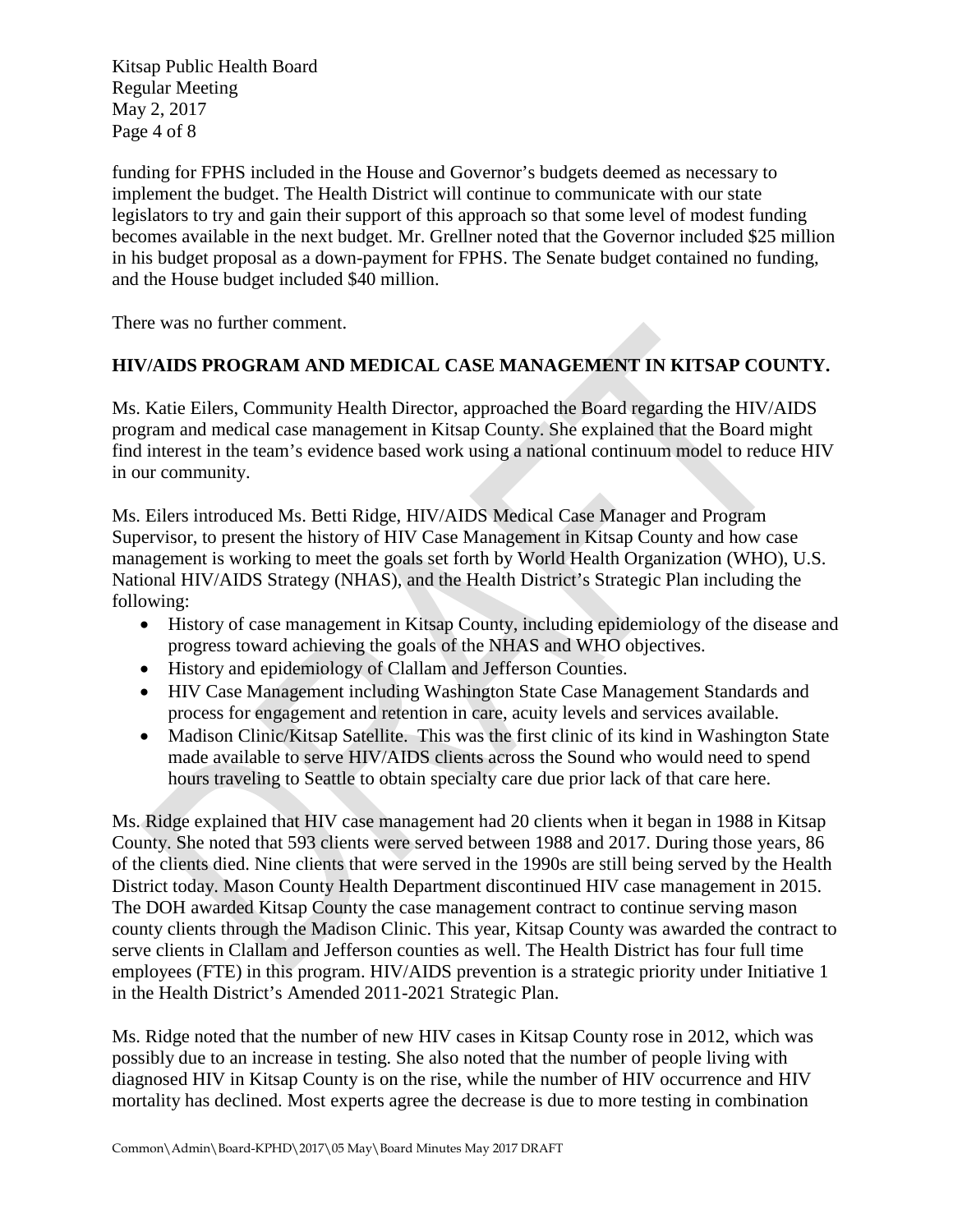Kitsap Public Health Board Regular Meeting May 2, 2017 Page 5 of 8

with better behaviors and HIV treatment adherence, resulting in more persons living with HIV achieving viral suppression.

The first step in the continuum is to diagnose and link to care. The second step is to provide antiretroviral treatment. The third step is viral suppression, which reduces transmission. The WHO has established a goal of ensuring that 90 percent of all persons infected with HIV know of their infection, that 90 percent of diagnosed persons are on antiretroviral therapy (ART), and that 90 percent of those on ART are virally suppressed (90/90/90). If each of these objectives is met, 73 percent of all HIV-infected persons – 81 percent of all HIV diagnosed persons - will be suppressed. Closely related to this international objective, the NHAS has established the following goals: reduce new HIV infections; improve health care access and HIV-related health outcomes; and reduce HIV-related disparities.

Ms. Ridge stated that, with the support of the Board and the community, the tenacity of Health District clients, and its professional and caring staff, we can help the state of Washington reach the goal of 90/90/90 by 2020.

Ms. Ridge presented a brief history of Clallam and Jefferson Counties case management program on behalf of Barbara Ward, Social Worker 1. Case management began in Clallam County in 2001, and expanded to Jefferson County is 2007. Case management began in Kitsap County in 2017. Currently, Jefferson and Clallam Counties both have 116 reported cases of HIV.

Commissioner Wolfe noted that the number of HIV cases continues to rise, and asked Ms. Ridge to clarify if testing is a major reason for this. She confirmed this. He also asked if the Health District could compare Kitsap's HIV rates to similarly sized counties. Ms. Ridge confirmed that she would get this information, but noted that Kitsap is not comparable in size to other counties in the state.

Mayor Lent asked if Kitsap was one of the first counties to begin testing (Kitsap started testing in 1988). Dr. Turner noted that HIV was identified and testing was becoming more available around 1985 and after. Mayor Lent said Kitsap does a lot of outreach and seems to be ahead of the game and noted it's hard to compare how we are doing to other counties, because of Kitsap's extensive outreach and testing. In response to Commissioner Wolfe's previous question, Dr. Turner commented that the number of individuals living with HIV continues to rise, which means people are living longer, while the number of new cases continues to decrease. Dr. Turner noted the Health District staff will put together a clearer infographic for this.

Ms. Kaela Moontree, Social Worker 1, continued the presentation with additional details about case management. Ms. Moontree shared a quote with the Board about case management: "Case managers assist clients in addressing barriers while providing services that are flexible to the client's current medical and social needs. Medical case management reflects a philosophy that affirms a client's right to privacy, confidentiality, respect, nondiscrimination, dignity and selfdetermination." Ms. Moontree explained that the goal of case management is to help clients gain and maintain access to primary medical care and treatment, in addition to other services such as housing or substance use or abuse treatment. She also noted that case managers are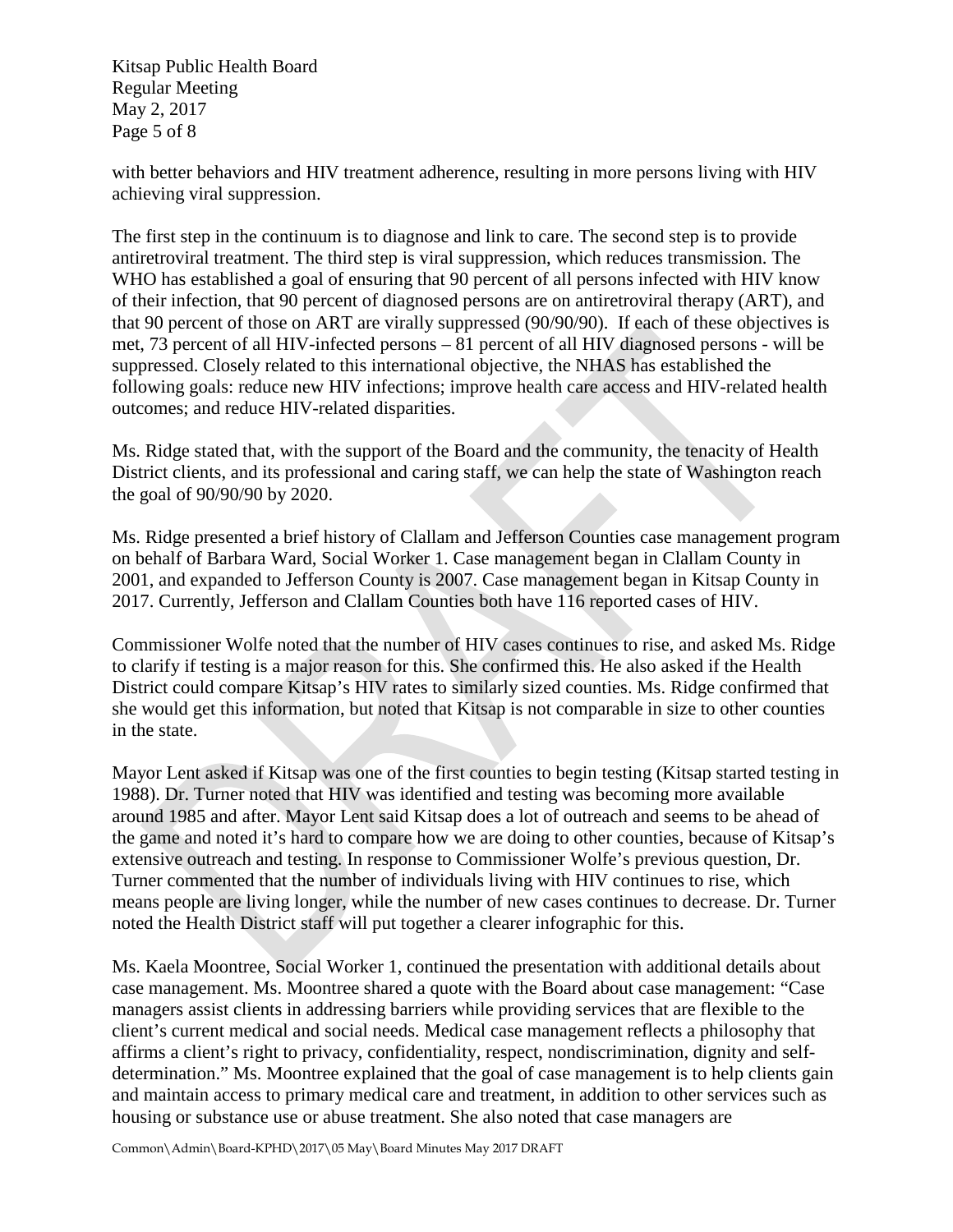Kitsap Public Health Board Regular Meeting May 2, 2017 Page 6 of 8

knowledgeable about the services specific to people living with HIV within the communities that they live in.

Ms. Moontree informed the Board that DOH provides a statewide set of standards for case management. Every agency that provides HIV medical case management must meet the minimum requirements set by these standards. Seven areas are covered by this set of standards including: policies and procedures; personnel; client intake and eligibility; comprehensive assessment; individual service plan (ISP); service plan implementation; and transition and discharge. The overall objectives of medical case management are to provide linkage to high quality of care through case managers, gather information to assess and determine each client's needs, and to develop and implement a service plan. She also noted that there are 16 domains of the ISP.

Commissioner Wolfe commented that the presentations and program are very impressive and asked what percentage of Health District time is devoted to the HIV program in terms of monitoring, reporting, testing, outreach, and case management within the county. Mr. Grellner explained that currently four Health District FTE are devoted to the HIV program, which is roughly four percent of the Health District's total time. He also noted that they cover the entire Olympic Peninsula, not just Kitsap County.

Ms. Lisa Linden, Social Worker 2, finished the presentation with an overview of the Madison Clinic satellite program. Ms. Linden explained that when she began working with the HIV program, the county had only had one provider, who worked within the Health District, and there was often a long wait to get appointments with this provider. After the provider left to open a private practice, Health District staff would need to travel with clients to the Madison Clinic in Seattle. Ms. Linden explained that this took an entire day and was not an optimal use of time. By 2004, she explained a small number of clients could be seen by a medical provider through Group Health, though not enough to meet the needs of the community. In 2006, a Health District program manager began discussing the option of a satellite clinic with DOH. By 2007, the Madison Clinic satellite clinic was running at the Health District. The satellite clinic is open every Friday from 9:00 a.m. to 3:00 p.m. Client medical visits and viral suppression are on the rise, and continue to do so. The Madison Clinic has increased communication between medical case managers and providers, making services more accessible for clients. The Health District continues to provide quality case management services to Clallam, Jefferson, Kitsap and Mason counties. Over the last four annual DOH audits, the Health District has achieved 100 percent.

Mayor Lent asked Ms. Linden to tell the Board about World AIDS Day on December  $1<sup>st</sup>$ . Ms. Linden explained that every year, the HIV community gathers at the Norm Dicks Government Center. Anyone who has ever been infected or affected by HIV/AIDS can join and share stories. Ms. Linden noted that there is a lot of camaraderie amongst clients, providers and case managers which makes for a great support system.

There was no further comment.

## **SECURE MEDICINE RETURN PROGRAM – IMPLEMENTATION UPDATE**

Common\Admin\Board-KPHD\2017\05 May\Board Minutes May 2017 DRAFT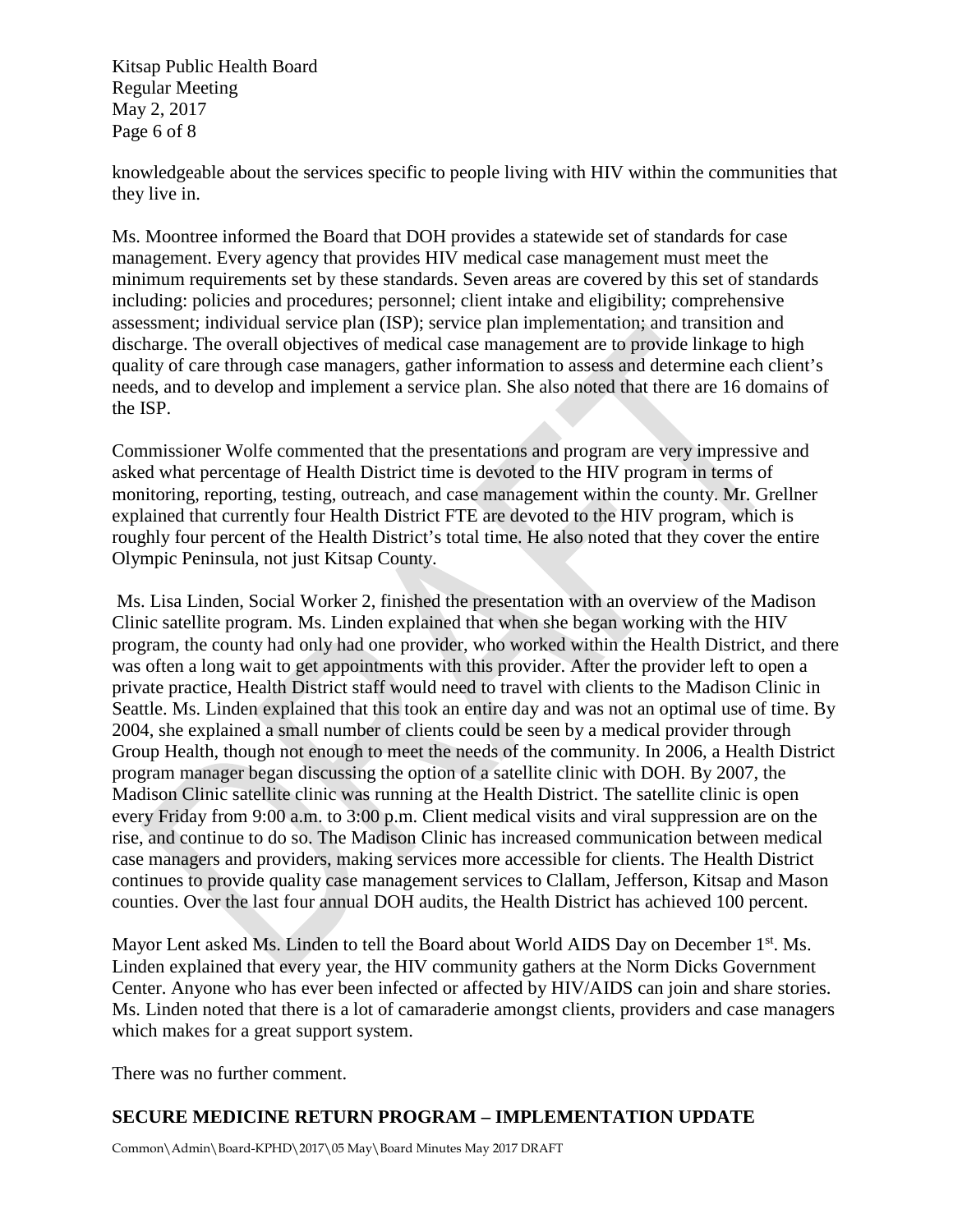Kitsap Public Health Board Regular Meeting May 2, 2017 Page 7 of 8

Mr. John Kiess, Environmental Health Director, provided the Board with a brief update on the implementation of the new Secure Medicine Return Regulations, Kitsap Public Health Board Ordinance 2016-02, passed by the Health Board in December 2016. Mr. Kiess also showed the Board where to find this information on the Health District website.

Since passage of Ordinance 2016-02, the following steps have been completed by the Health District:

- Pharmaceutical "producer" notice of intent to participate notification Letters were sent to 389 producers in January, 2017. The producers on the mailing list were generated from those currently affiliated with the Pharmaceutical Product Stewardship Work Group's (PPSWG).
- Producer notification of intent to participate In February, 2017, KPHD was notified that PPSWG would be representing a list of 307 producers and was identified as Project Stewardship Plan administrator.
- Pharmaceutical "wholesaler" notification and outreach to non-PPSWG affiliated producers – In March, 2017, letters were sent to 1179 "wholesalers" using a list provided to the KPHD from the Washington Department of Health (DOH).
- Identification of stewardship plan operator and notification of all authorized collectors In April, 2017, the PPSWG identified MED-Project as the stewardship plan operator and provided the required contact information.
- MED-Project notified pharmacies and other potential authorized collectors within Kitsap County of the opportunity to participate as a drop-off site. MED-Project also provided an updated list of producers to KPHD that will fall under its stewardship plan, raising the number to 367.
- Meeting with local law enforcement In April, 2017, Health District staff will be meeting with local law enforcement agencies to discuss the Ordinance and continued involvement by local law enforcement agencies.
- Med-Project Stewardship Plan is expected to be submitted by June 6, 2017

Mr. Kiess explained that the most significant challenge thus far in the implementation process has been staff capacity to respond to inquiries resulting from the large amount of notification letters sent to wholesalers and producers, answering questions about the program requirements and applicability, and correlating lists of producers being provided by wholesalers with the Med-Project represented producers list.

Health District staff have been working diligently to coordinate with our neighboring counties who have also implemented medicine return programs to minimize duplication wherever possible. Communication among the four counties is maintained as necessary to collaborate and learn from one another's challenges and successes.

Lastly, Mr. Kiess noted that Legislative efforts to pass a state-wide medicine return bill that would not preempt existing local regulations, HB 1047, did not make through during the regular